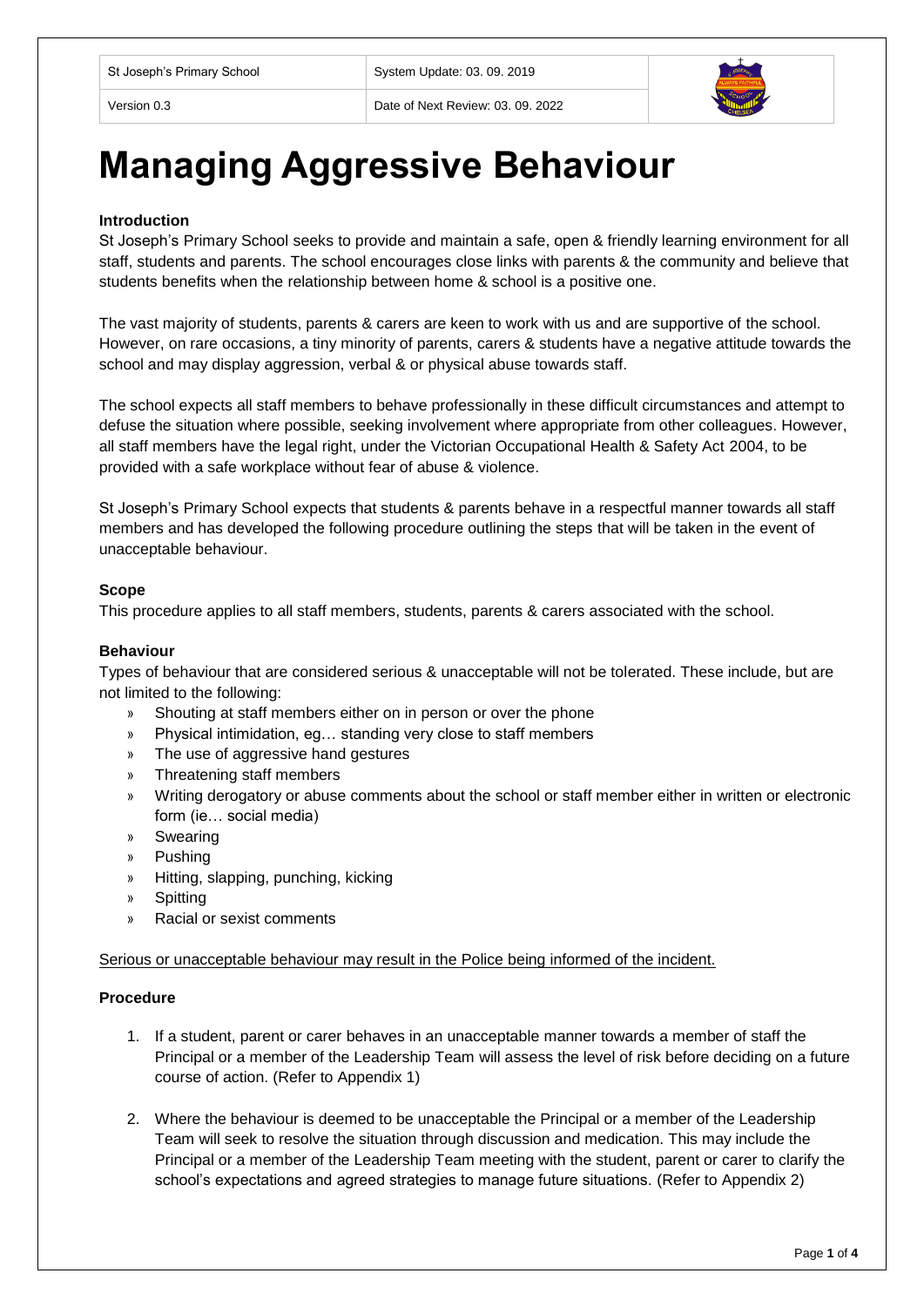| St Joseph's Primary School | System Update: 03. 09. 2019       |  |
|----------------------------|-----------------------------------|--|
| Version 0.3                | Date of Next Review: 03, 09, 2022 |  |

- 3. If necessary, the school's complaints procedures will be followed.
- 4. Where all procedures have been exhausted and aggression or intimidation continues OR where there is an extreme act of violence then further action may be taken including banning the individual from school premises. This will involve communication with relevant Education Department personnel as well with the Police.
	- » Students will be suspended or expelled in accordance with Section 2.2.19 of the Education And Training Reform Act 2006
- 5. In some circumstances, the individual would be advised in writing by the Principal or a member of the Leadership Team that following the incident of unacceptable behaviour, a ban is being considered. They would then be given an opportunity to explain their actions, after which a decision would be made about imposing the ban.
	- » Prior to being banned the following steps will be taken:
		- a. The individual will be informed in writing of the ban, subject to review and consequences resulting in any breach of the ban.
		- b. Where an assault has resulted in the ban, a statement indicating that the Education department & Police have been informed of the incident.
		- c. Where appropriate arrangements for students being delivered to and collected from the school gate will be clarified.
- 6. If after a ban has been imposed, and the individual comes on to school premises, the Police would be called immediately. The Principal, in conjunction with relevant Education Department personnel may also consider making a court application to prevent this from happening.

## **Conclusion**

Students learn best when there is a positive partnership between home and school. Whilst every effort will be made to work with students, parents & carers this will only be possible where they behave in an respectful manner.

Unfortunately, where a student, parent or carers behaviour is disrespectful, unacceptable or serious it will not be possible to continue working with them and as a last resort, legal action may be considered.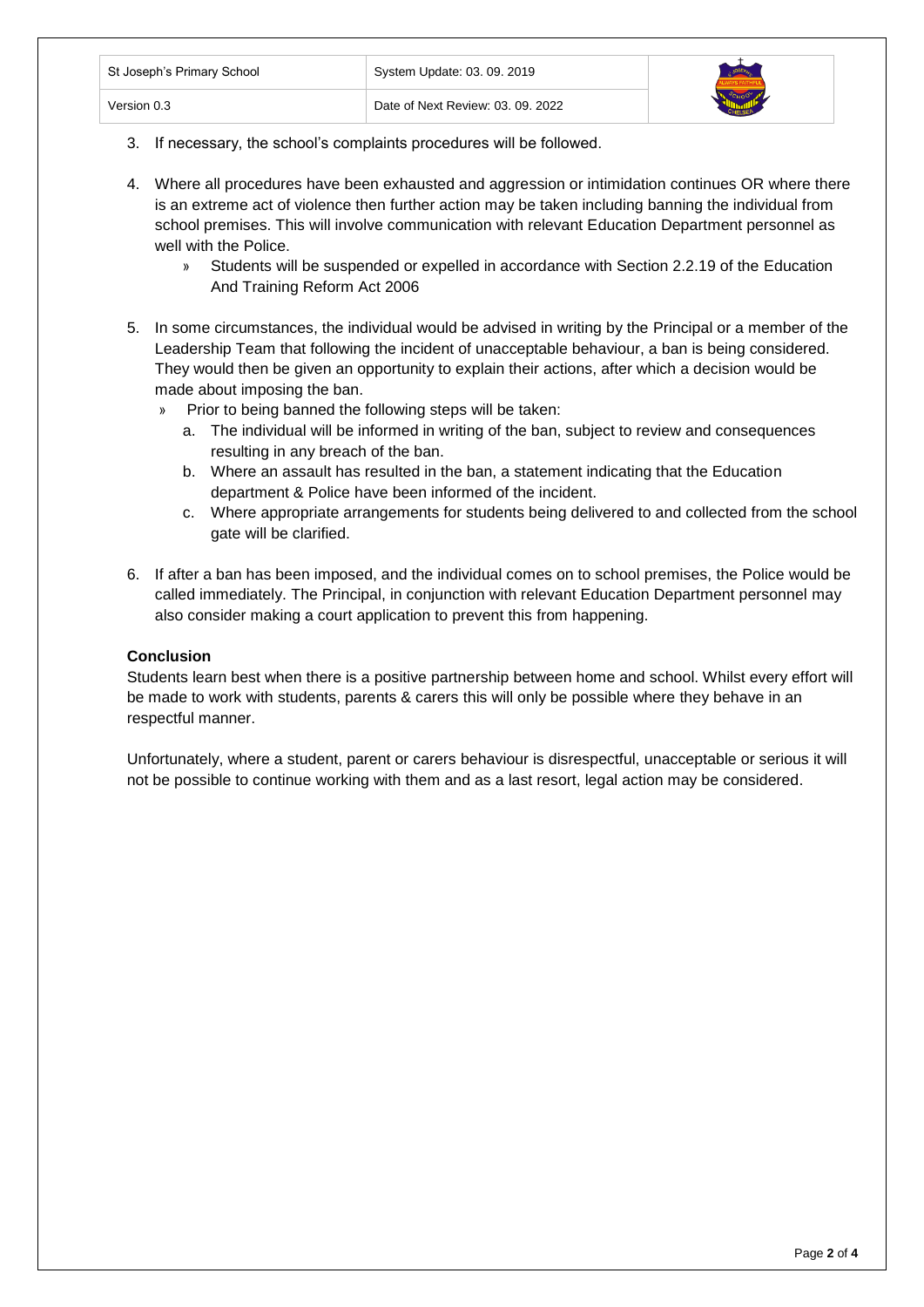| St Joseph's Primary School | System Update: 03. 09. 2019       |  |
|----------------------------|-----------------------------------|--|
| Version 0.3                | Date of Next Review: 03, 09, 2022 |  |

# **APPENDIX 1: RISK ASSESMENT**

In the event of a student, parent or carer is behaving in a disrespectful, inappropriate or serious manner, each situation will be considered individually by the Principal or a designated member of the Leadership Team.

The following consideration will be taken into account as a risk assessment, before deciding on the most appropriate course of action:

- $\Box$  Has the student, parent or carer been verbally aggressive, threating or intimidating?
- $\Box$  Has the student, parent or carer been physically aggressive, threating or intimidating?
- $\Box$  What evidence is there to support the support the above statements? Have witnesses been consulted?
- $\Box$  Does the student, parent or carer have a known history of aggression / violence?
- $\Box$  Do staff members & other students feel intimidated by the student, parent or carer behaviour?
- $\Box$  Has the student, parent or carer been persistently abusive to staff members & other pupils?
- $\Box$  Was the student, parent or carer provoked in anyway and does the student, parent or carer claim to have been provoked?
- $\Box$  How frequently have these behaviours occurred?
- $\Box$  Is there a (low medium high) risk that the behaviour will be repeated?

**Further Comments / Proposed Course of Action:**